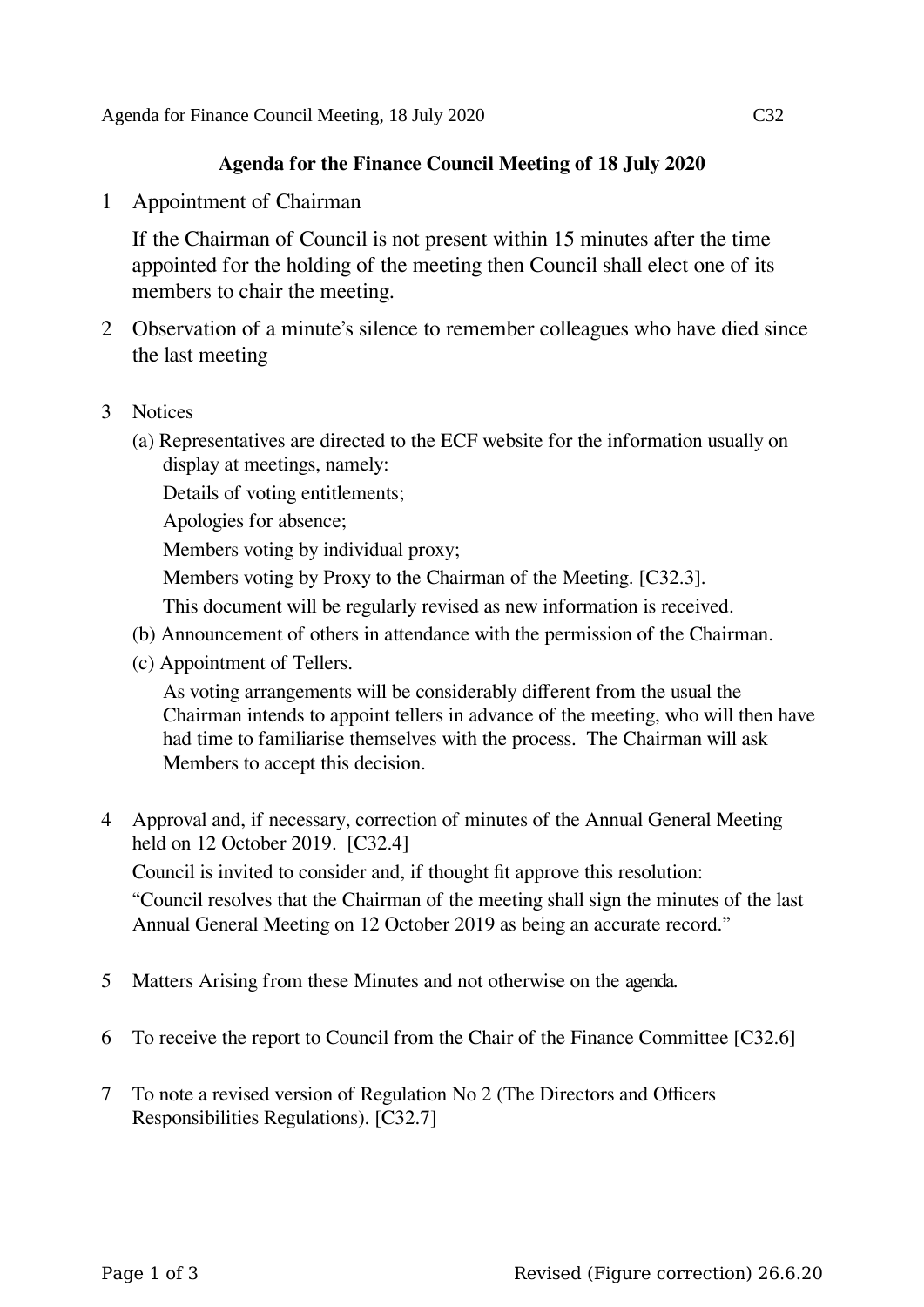Agenda for Finance Council Meeting, 18 July 2020 C32

- 8 To receive the report to Council from the Finance Director (Finance Council Report)  $[C32.8(1)]$  together with the supporting papers: Budget and Management Accounts Spreadsheet; [C32.8(2)] Draft Accounts for the ECF year ended 31 August 2019; [C32.8(3)] Draft Accounts for the BCF year ended 31 August 2019; [C32.8(4)] Draft Accounts for the Chess Centre Ltd ended 31 August 2019; [C32.8(5)] Report by the Director of Membership on Predicted Membership Renewals in 2020/21. [C32.8(6)] Note that the BCF and Chess Centre accounts are provided for information. They will also be circulated to BCF Council Members.
- 9 Acceptance of the Finance Director's Report. Council is invited to consider and, if thought fit approve this resolution:

Council receives and accepts the draft financial accounts for the year ended 31 August 2020.

Note: Following discussion of both the budget and the proposals for fees for 2020-21 votes will be taken on the approval of fees first, since this decision impacts on the viability of the budget.

10 Council is asked to consider, and if thought fit, approve a resolution setting membership and other fees for 2020-21:

Council resolves that ECF membership fees for direct members and member organisations and the game fee for 2020-21 shall remain the same as for 2019-20 as shown in this table:

|                             | $2020/21$ (£) |
|-----------------------------|---------------|
| Platinum                    | 75.00         |
| Junior Platinum             | 75.00         |
| Gold                        | 39.00         |
| Junior Gold                 | 19.50         |
| Silver                      | 27.00         |
| Silver Junior               | 6.00          |
| <b>Bronze</b>               | 18.00         |
| Bronze Junior               | 6.00          |
| <b>FIDE Rated Events</b>    | 11.00         |
| Congress Pay to Play        | 9.00          |
| Congress Pay to Play Junior | 2.50          |
| Non-Members Game Fee        | 18.00         |
| Non-Members Game Fee Junior | 6.00          |
| <b>Member Organisations</b> | 64.00         |